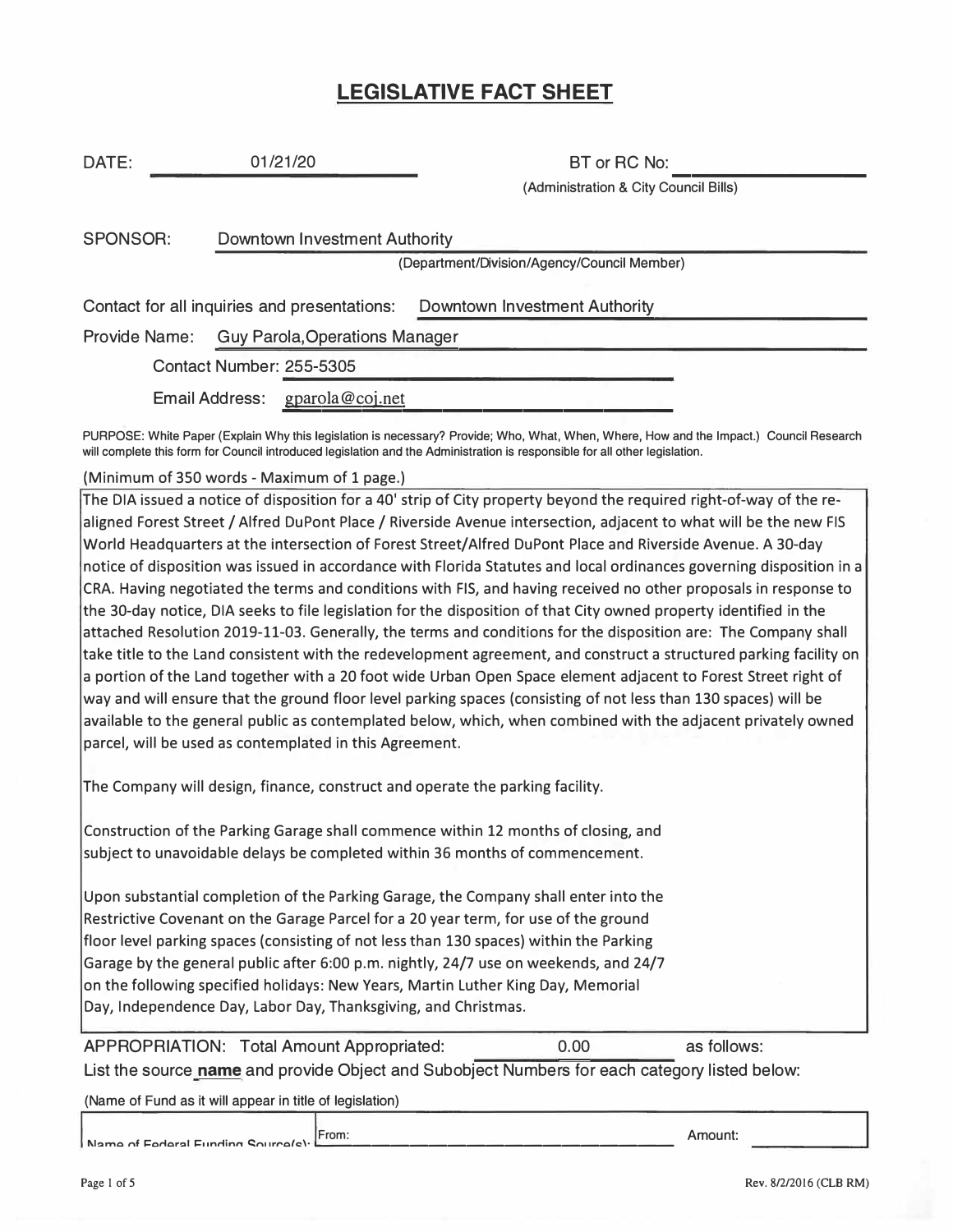| premic on readitor ranamy operately.       | To:   | Amount: |
|--------------------------------------------|-------|---------|
| Name of State Funding Source(s):           | From: | Amount: |
|                                            | To:   | Amount: |
| Name of City of Jacksonville Funding From: |       | Amount: |
| Source(s):                                 | To:   | Amount: |
| Name of In-Kind Contribution(s):           | From: | Amount: |
|                                            | To:   | Amount: |
|                                            | From: | Amount: |
| Name & Number of Bond Account(s):          | To:   | Amount: |

## PLAIN LANGUAGE OF APPROPRIATION / FINANCIAL IMPACT / OTHER:

Explain: Where are the funds coming from, going to, how will the funds be used? Does the funding require a match? Is the funding for a specific time frame? Will there be an ongoing maintenance? ... and staffing obligation? Per Chapters 122 & 106 regarding funding of anticipated post-construction operation costs.

(Minimum of 350 words - Maximum of 1 page.)

There is no appropriation of funds associated with this legislation. The City's financial contribution is in the form of the appraised value of land conveyed to the developer, which according to an appraisal prepared for the City is \$45 per square-foot, or \$763,695.

ACTION ITEMS: Purpose / Check List. If "Yes" please provide detail by attaching justification, and code provisions for each.

ACTION ITEMS: **Yes No** 



Emergency?  $\begin{array}{|c|c|c|c|}\hline \text{x} & \text{Justification of Emergency: If yes, explanation must include detailed nature of emergency.} \hline \end{array}$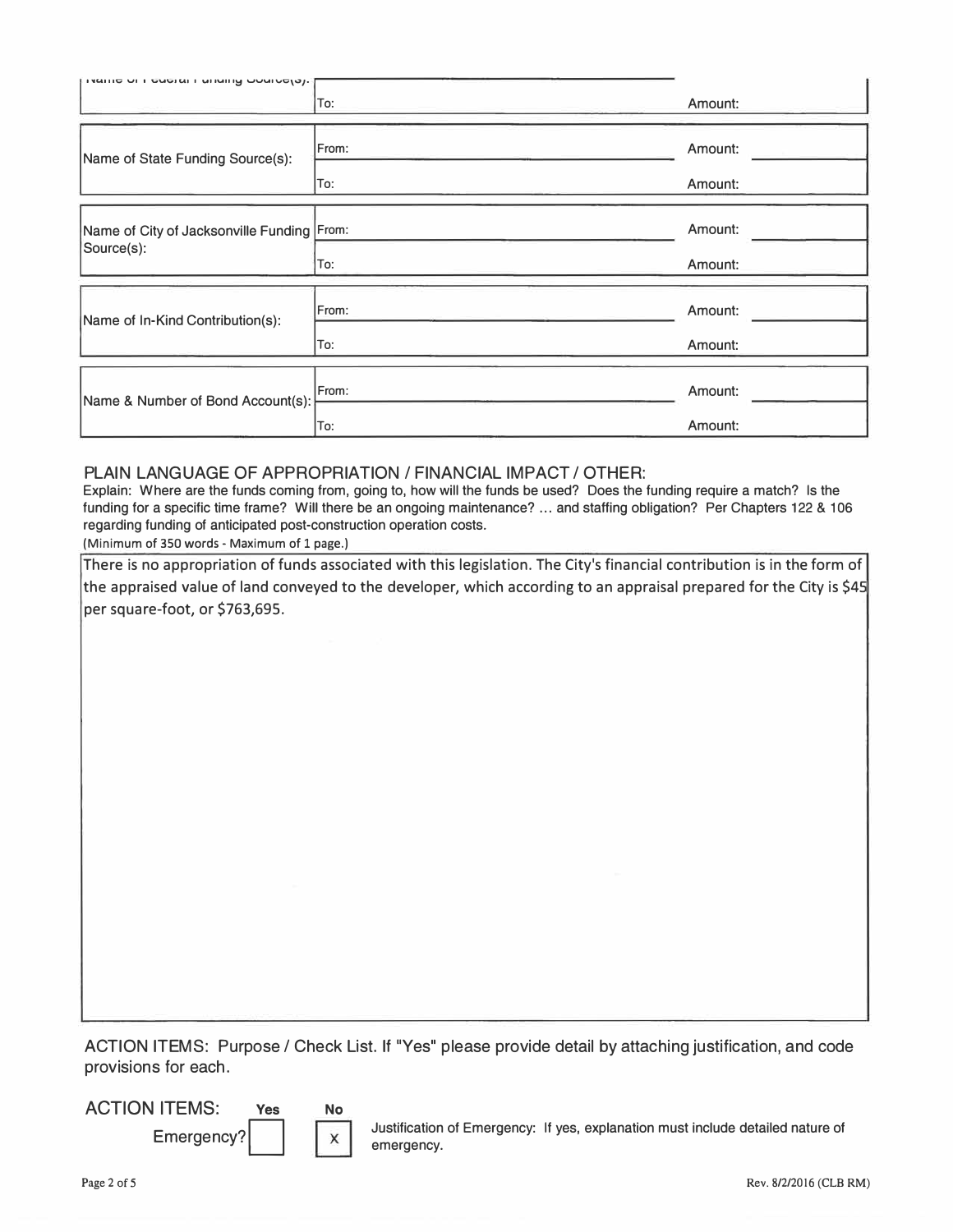

ACTION ITEMS CONTINUED: Purpose / Check List. If "Yes" please provide detail by attaching justification, and code provisions for each.



ation, and code provisions for each.<br>
ON ITEMS: Yes No<br>
Continuation of Kaplanation: How will the funds be used? Does the funding require a match? Is<br>
Grant? (Schalars) Explanation: How will the funds be used? Does the fun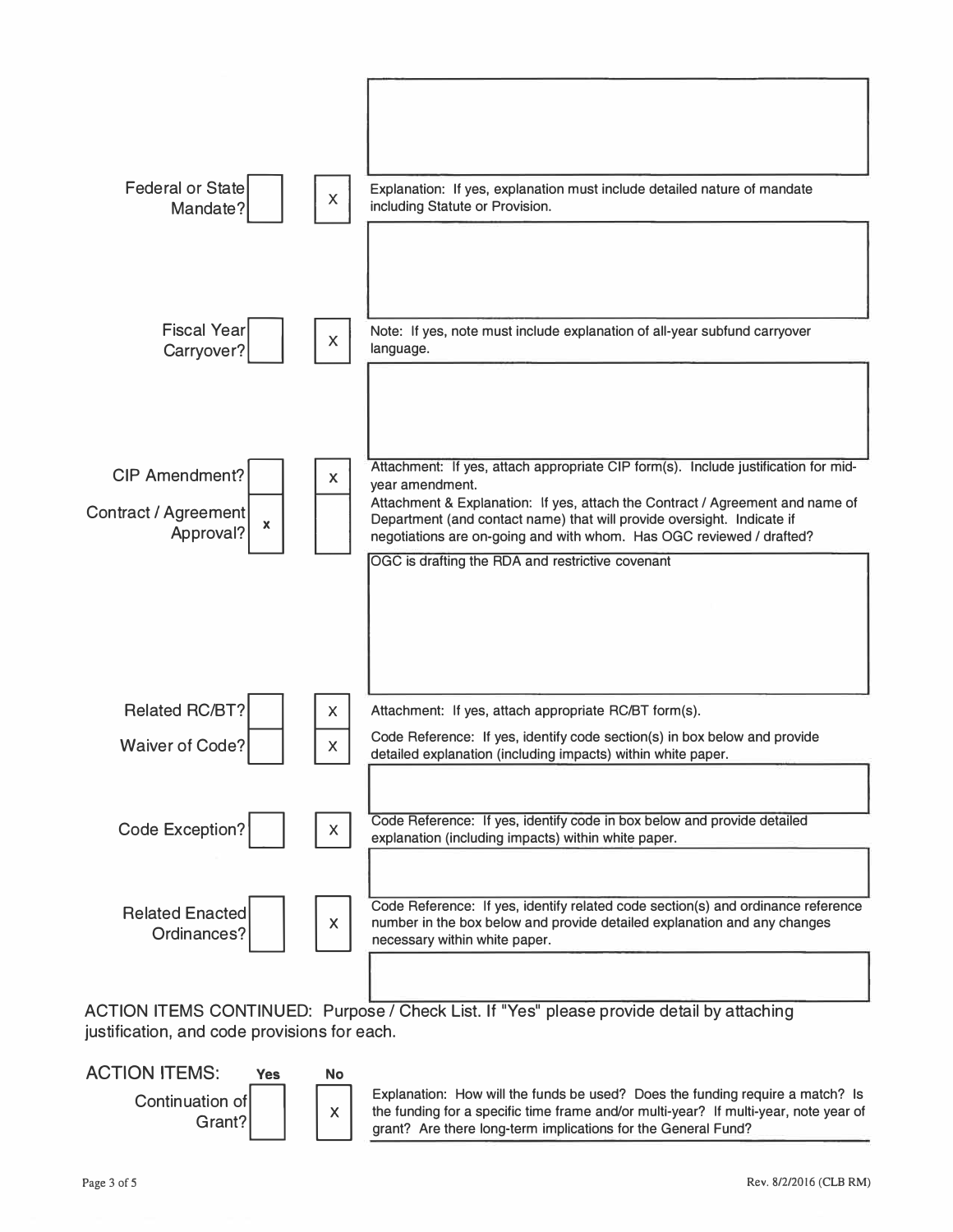|          | Surplus Property<br>X<br>Certification?<br>Reporting<br>X<br>Requirements? |             | Attachment: If yes, attach appropriate form(s).<br>Explanation: List agencies (including City Council / Auditor) to receive reports<br>and frequency of reports, including when reports are due. Provide Department<br>(include contact name and telephone number) responsible for generating reports. |       |           |
|----------|----------------------------------------------------------------------------|-------------|--------------------------------------------------------------------------------------------------------------------------------------------------------------------------------------------------------------------------------------------------------------------------------------------------------|-------|-----------|
|          |                                                                            |             |                                                                                                                                                                                                                                                                                                        |       |           |
|          | <b>Division Chief:</b>                                                     | sgnature)   |                                                                                                                                                                                                                                                                                                        | Date: | 1/21/2020 |
|          | Prepared By:                                                               | (signature) |                                                                                                                                                                                                                                                                                                        | Date: | 1/21/2020 |
|          |                                                                            |             | <b>ADMINISTRATIVE TRANSMITTAL</b>                                                                                                                                                                                                                                                                      |       |           |
| To:      | MBRC, c/o Roselyn Chall, Budget Office, St. James Suite 325                |             |                                                                                                                                                                                                                                                                                                        |       |           |
| Thru:    | Lori Boyer, CEO, DIA                                                       |             |                                                                                                                                                                                                                                                                                                        |       |           |
|          | (Name, Job Title, Department)<br>Phone:<br>255-5301                        |             | E-mail: BoyerL@coj.net                                                                                                                                                                                                                                                                                 |       |           |
| From:    | Guy Parola, Operations Manager, DIA                                        |             |                                                                                                                                                                                                                                                                                                        |       |           |
|          | Initiating Department Representative (Name, Job Title, Department)         |             |                                                                                                                                                                                                                                                                                                        |       |           |
|          | Phone:<br>255-5305                                                         |             | E-mail: Gparola@COJ.net                                                                                                                                                                                                                                                                                |       |           |
| Primary  | Guy Parola, Operations Manager, DIA                                        |             |                                                                                                                                                                                                                                                                                                        |       |           |
| Contact: | (Name, Job Title, Department)                                              |             |                                                                                                                                                                                                                                                                                                        |       |           |
|          | Phone:<br>255-5305                                                         |             | E-mail: Gparola@COJ.net                                                                                                                                                                                                                                                                                |       |           |